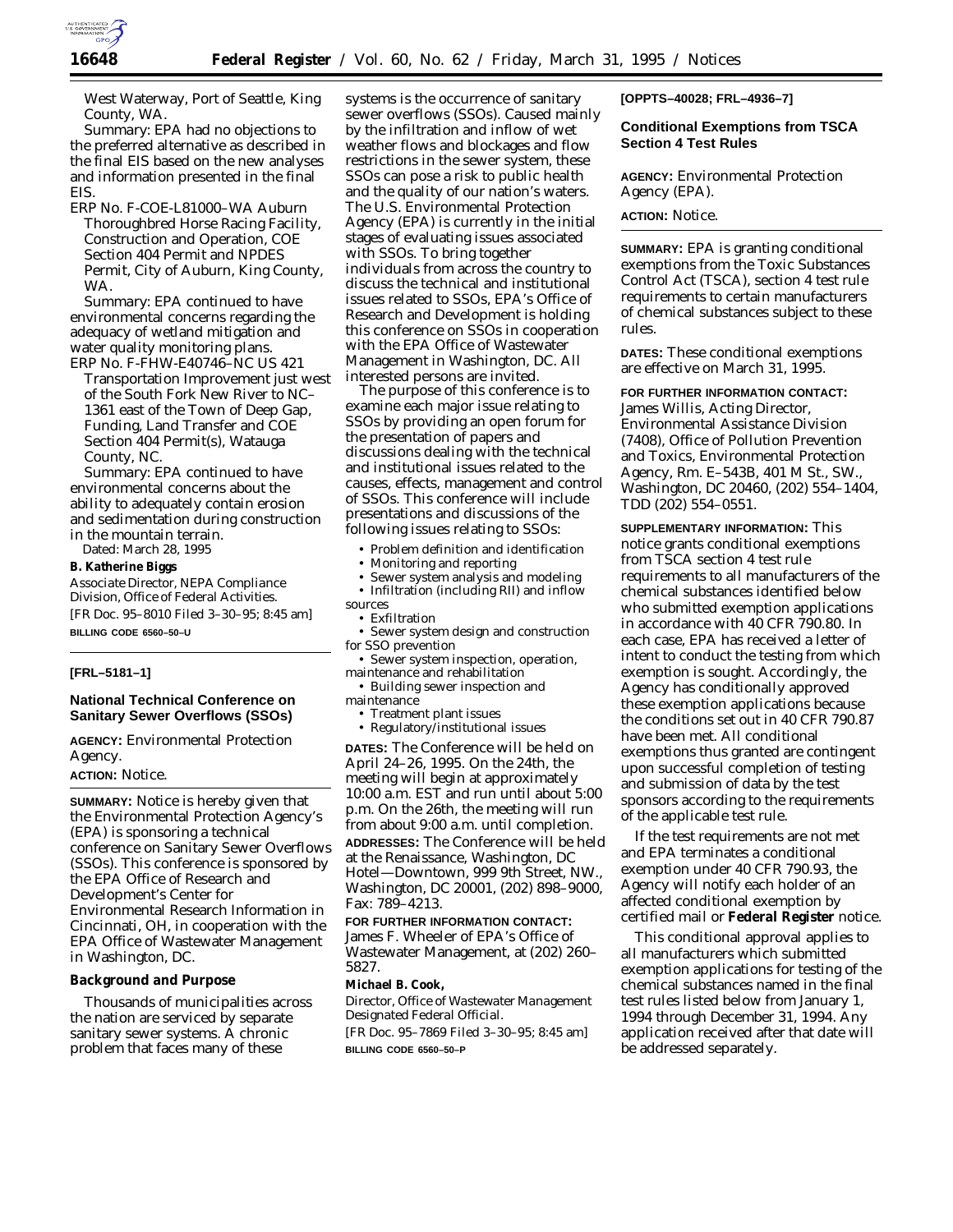|  | KK. |  | 49 |
|--|-----|--|----|
|  |     |  |    |
|  |     |  |    |
|  |     |  |    |

| Chemicals                                                          | CAS No.        | 40 CFR Citation | Company                                                                                                                                                                                                                                                                                                             |  |
|--------------------------------------------------------------------|----------------|-----------------|---------------------------------------------------------------------------------------------------------------------------------------------------------------------------------------------------------------------------------------------------------------------------------------------------------------------|--|
|                                                                    | $84 - 65 - 1$  | 799.500         | Medson Farmers Service Co.<br>Inchema Inc.<br>RedEagle Chemicals Co.<br>Zhonghua Chem Corp.                                                                                                                                                                                                                         |  |
|                                                                    | $92 - 52 - 4$  | 799.925         | Nisseki Chemical Texas Inc.                                                                                                                                                                                                                                                                                         |  |
|                                                                    | $98 - 82 - 8$  | 799.1285        | General Electric Co.<br>Nisseki Chemical Texas Inc.                                                                                                                                                                                                                                                                 |  |
|                                                                    | $96 - 23 - 1$  | 799.5055        | MacDermid Inc.                                                                                                                                                                                                                                                                                                      |  |
|                                                                    | $112 - 34 - 5$ | 799.1560        | Cobane Corp.                                                                                                                                                                                                                                                                                                        |  |
|                                                                    | $104 - 76 - 7$ | 799.1645        | Lubrizol Corp.<br>3V Inc.                                                                                                                                                                                                                                                                                           |  |
|                                                                    | $67 - 63 - 0$  | 799.2325        | Cobane Corp.<br>Elf Atochem<br>Guardman Products, Inc.<br>Lubrizol Corp.                                                                                                                                                                                                                                            |  |
| Office of Water Chemicals                                          |                |                 |                                                                                                                                                                                                                                                                                                                     |  |
|                                                                    | $75 - 00 - 3$  | 799.5075        | General Motors Corp.<br>Westlake Monomers Corp.                                                                                                                                                                                                                                                                     |  |
|                                                                    | $75 - 34 - 3$  | 799.5075        | General Motors Corp.<br>Westlake Monomers Corp.                                                                                                                                                                                                                                                                     |  |
|                                                                    | $79 - 34 - 5$  | 799.5075        | General Motors Corp.<br>Westlake Monomers Corp.                                                                                                                                                                                                                                                                     |  |
|                                                                    | $103 - 65 - 1$ | 799.5075        | General Motors Corp.<br>Westlake Monomers Corp.                                                                                                                                                                                                                                                                     |  |
|                                                                    | $108 - 67 - 8$ | 799.5075        | Amoco Oil Co.<br><b>BASF Corp.</b><br>Conoco Inc.<br><b>Exxon Chemical Americas</b><br>General Motors Corp.<br>Glidden Co.<br>ICI Acrylics, Inc.<br>Mitsubishi Gas Chemical America, Inc.<br>Mobil Oil Corp.<br>Shell Oil Co.<br>Sun Company, Inc.<br>Texaco Inc.<br>Union Carbide Corp.<br>Westlake Monomers Corp. |  |
| Multi-Substance Rule for the Testing of Neurotoxicity <sup>1</sup> |                |                 |                                                                                                                                                                                                                                                                                                                     |  |
|                                                                    | $67 - 64 - 1$  | 799.5050        | <b>Courtaulds Aerospace</b><br>Elf Atochem<br>General Motors Corp.                                                                                                                                                                                                                                                  |  |
|                                                                    | 628-63-7       | 799.5050        | Courtaulds Aerospace<br>General Motors Corp.                                                                                                                                                                                                                                                                        |  |
|                                                                    | $71 - 36 - 3$  | 799.5050        | <b>Courtaulds Aerospace</b><br>General Motors Corp.<br>W. R. Grace Co.<br>Williams-Hayward<br>Coatings,<br>Protective<br>Inc.                                                                                                                                                                                       |  |
|                                                                    | $123 - 86 - 4$ | 799.5050        | Courtaulds Aerospace<br>Elf Atochem<br>General Motors Corp.<br>W. R. Grace Co.<br><b>Olin Chemicals</b>                                                                                                                                                                                                             |  |
|                                                                    | $60 - 29 - 7$  | 799.5050        | <b>Courtaulds Aerospace</b><br>General Motors Corp.                                                                                                                                                                                                                                                                 |  |
|                                                                    | $110 - 80 - 5$ | 799.5050        | Courtaulds Aerospace<br>Elf Atochem<br>W. R. Grace Co.<br>General Motors Corp.                                                                                                                                                                                                                                      |  |
|                                                                    | $141 - 78 - 6$ | 799.5050        | Courtaulds Aerospace<br>General Motors Corp.<br>Tolson USA Inc.<br>Vanity Fair                                                                                                                                                                                                                                      |  |